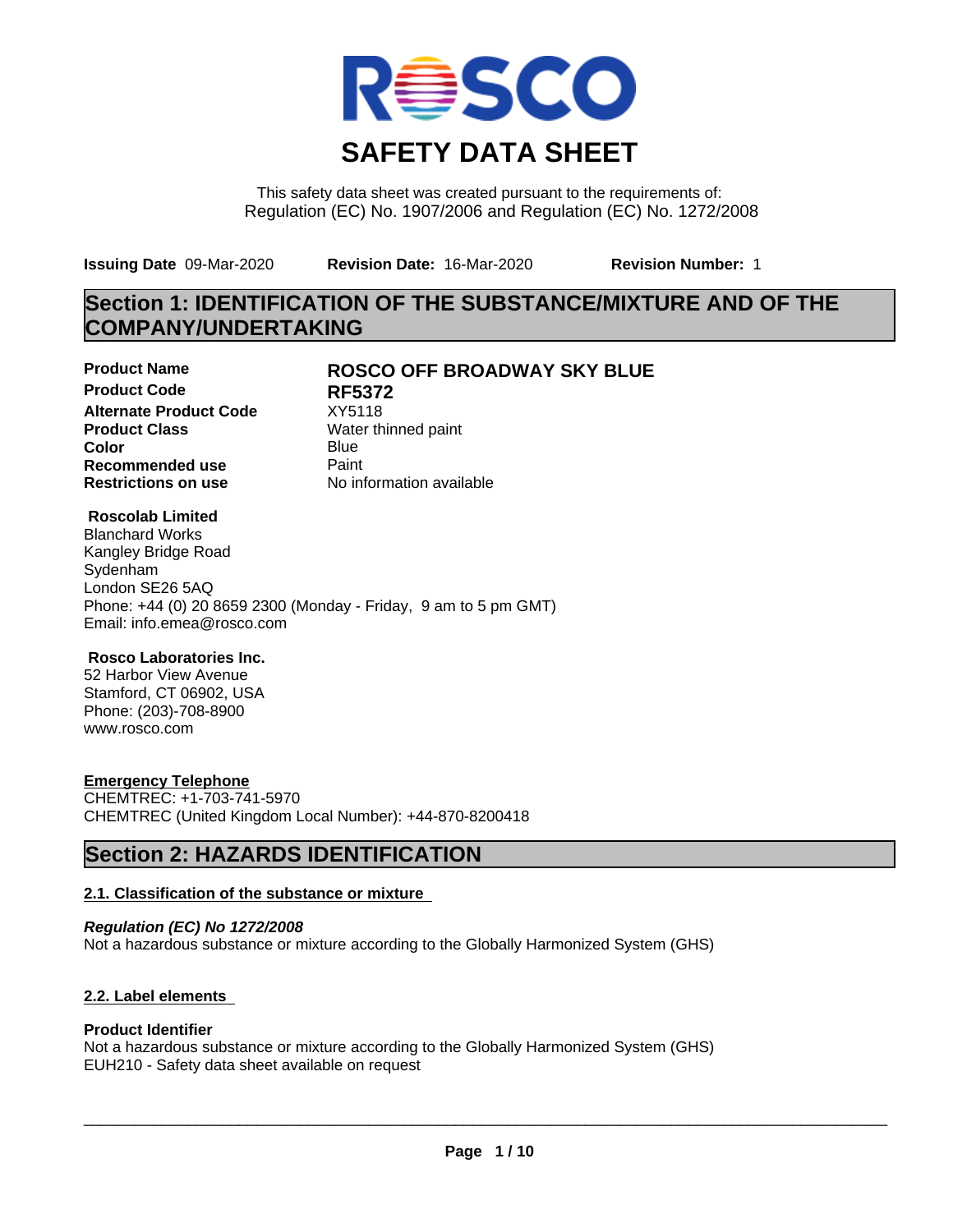#### **2.3. Other hazards**

**General Hazards** No information available

# **Section 3: COMPOSITION/INFORMATION ON INGREDIENTS**

#### **3.1 Substances**

Not applicable

#### **3.2 Mixtures**

| <b>Chemical name</b>                                           | <b>EINECS/ELINCS No.</b> | <b>CAS No.</b> | Weight-%      | <b>Classification</b><br>according to<br><b>Regulation (EC) No.</b><br>1272/2008 [CLP] | <b>REACH registration</b><br>number |
|----------------------------------------------------------------|--------------------------|----------------|---------------|----------------------------------------------------------------------------------------|-------------------------------------|
| _imestone                                                      | 215-279-6                | 1317-65-3      | $>=20 - 25$   | Not available                                                                          | Not available                       |
| Titanium dioxide                                               | 236-675-5                | 13463-67-7     | $>= 1 - 5$    | Not available                                                                          | 101-2119489379-17-01<br>68          |
| Propylene glycol                                               | 200-338-0                | $57-55-6$      | $>=1 - 5$     | Not available                                                                          | 101-2119456809-23-021<br>24         |
| Distillates, petroleum,<br>solvent-refined heavy<br>paraffinic | 265-090-8                | 64741-88-4     | $>=0.1 - 0.3$ | Repr. 2 (H361)<br>STOT RE 1 (H372)<br>Asp. Tox 1 (H304)                                | Not available                       |

*Full text of H- and EUH-phrases: see section 16*

# **Section 4: FIRST AID MEASURES**

#### **4.1. Description of first aid measures**

**Description of first aid measures**

| <b>General Advice</b> | No hazards which require special first aid measures.                                                     |
|-----------------------|----------------------------------------------------------------------------------------------------------|
| <b>Eye Contact</b>    | Rinse thoroughly with plenty of water for at least 15<br>minutes and consult a physician.                |
| <b>Skin Contact</b>   | Wash off immediately with soap and plenty of water while<br>removing all contaminated clothes and shoes. |
| <b>Inhalation</b>     | Move to fresh air. If symptoms persist, call a physician.                                                |
| Ingestion             | Clean mouth with water and afterwards drink plenty of<br>water. Consult a physician if necessary.        |

#### **4.2. Most important symptoms and effects, both acute and delayed**

**Most Important Symptoms/Effects** None known.

 $\overline{\phantom{a}}$  ,  $\overline{\phantom{a}}$  ,  $\overline{\phantom{a}}$  ,  $\overline{\phantom{a}}$  ,  $\overline{\phantom{a}}$  ,  $\overline{\phantom{a}}$  ,  $\overline{\phantom{a}}$  ,  $\overline{\phantom{a}}$  ,  $\overline{\phantom{a}}$  ,  $\overline{\phantom{a}}$  ,  $\overline{\phantom{a}}$  ,  $\overline{\phantom{a}}$  ,  $\overline{\phantom{a}}$  ,  $\overline{\phantom{a}}$  ,  $\overline{\phantom{a}}$  ,  $\overline{\phantom{a}}$ 

**4.3. Indication of any immediate medical attention and special treatment needed**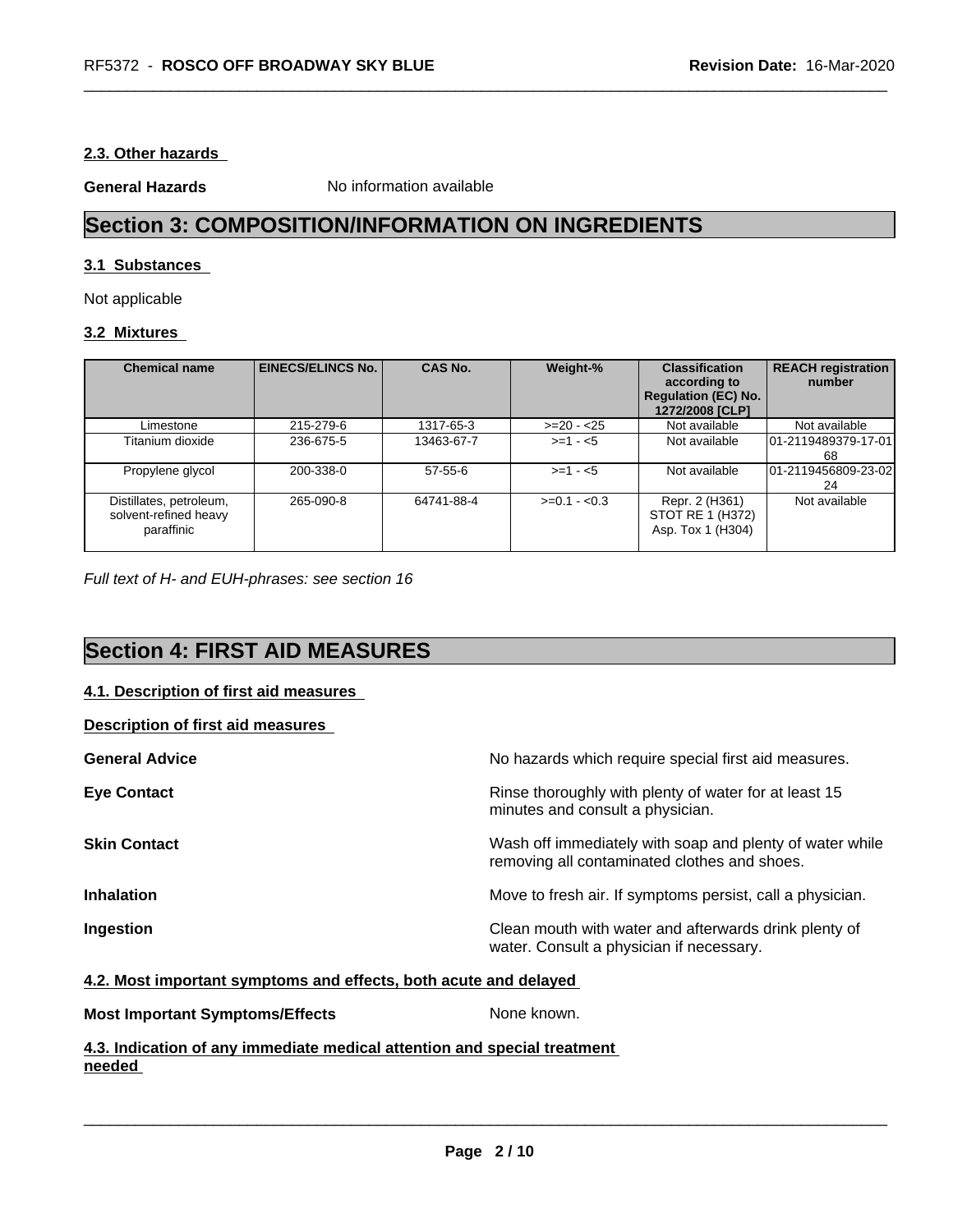**Notes To Physician Treat symptomatically.** Treat symptomatically.

# **Section 5: FIRE FIGHTING MEASURES**

| 5.1. Extinguishing media                                   |                                                                                                            |  |  |  |
|------------------------------------------------------------|------------------------------------------------------------------------------------------------------------|--|--|--|
| <b>Suitable Extinguishing Media</b>                        | Use extinguishing measures that are appropriate to local<br>circumstances and the surrounding environment. |  |  |  |
| <b>Unsuitable Extinguishing Media</b>                      | No information available.                                                                                  |  |  |  |
| 5.2. Special hazards arising from the substance or mixture |                                                                                                            |  |  |  |
| <b>Specific Hazards Arising From The Chemical</b>          | Closed containers may rupture if exposed to fire or<br>extreme heat.                                       |  |  |  |
| Sensitivity to static discharge                            | No.                                                                                                        |  |  |  |
| Sensitivity to mechanical impact                           | No.                                                                                                        |  |  |  |
| 5.3. Advice for firefighters                               |                                                                                                            |  |  |  |
| Protective equipment and precautions for firefighters      | Wear self-contained breathing apparatus and protective<br>suit.                                            |  |  |  |

## **Section 6: ACCIDENTAL RELEASE MEASURES**

# **6.1. Personal precautions, protective equipment and emergency procedures Personal Precautions Avoid contact with skin, eyes and clothing. Ensure** Avoid contact with skin, eyes and clothing. Ensure adequate ventilation. **Other Information Observe all relevant local and international regulations. 6.2. Environmental precautions Environmental precautions Environmental precautions** Prevent spreading of vapors through sewers, ventilation systems and confined areas. **6.3. Methods and material for containment and cleaning up Methods for Containment Absorb with inert material and place in suitable container Methods** for Container for disposal. **Methods for Cleaning Up** Clean contaminated surface thoroughly. **6.4. Reference to other sections Other information** See Section 12 for additional information. **Section 7: HANDLING AND STORAGE**

**7.1. Precautions for safe handling**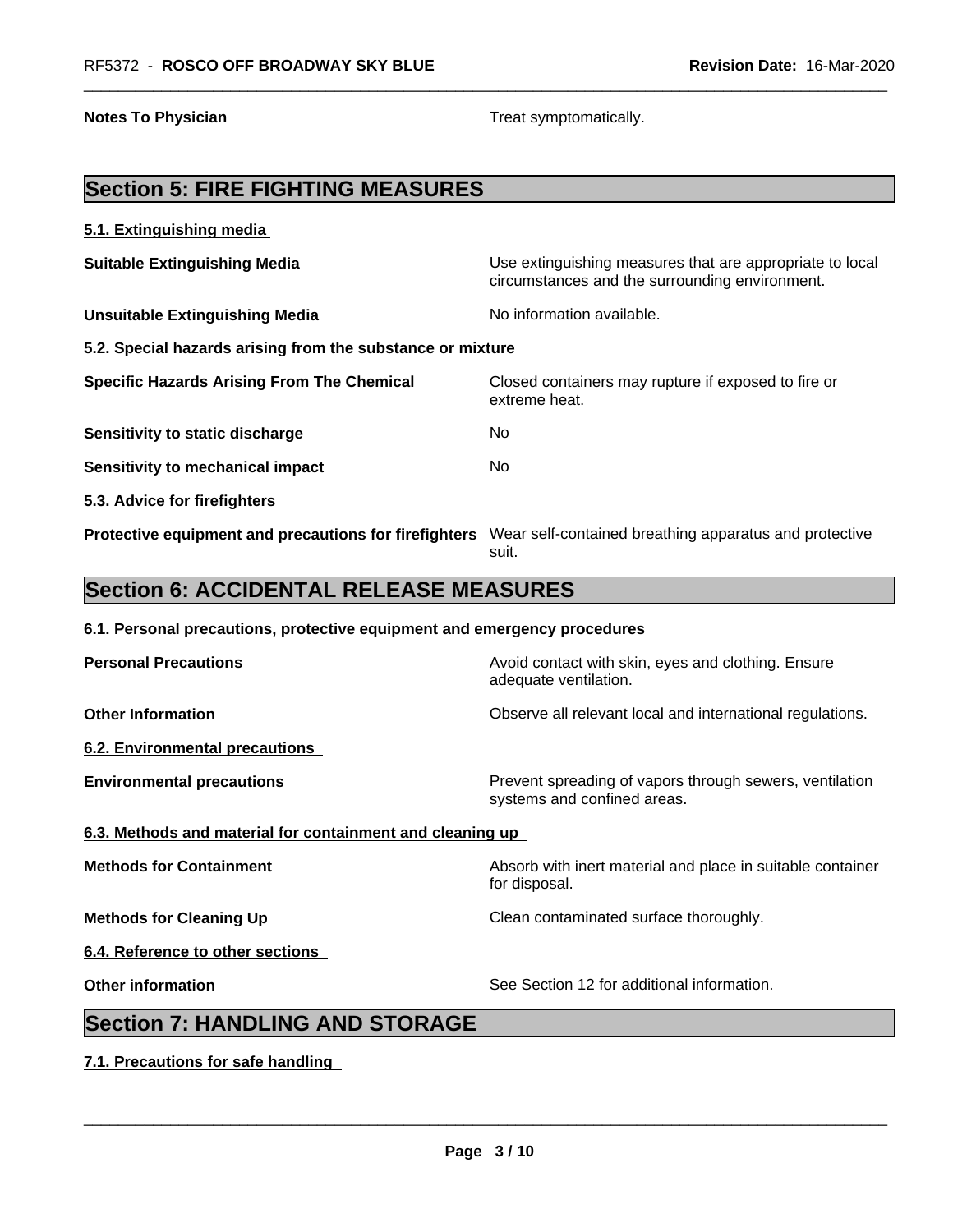**Handling Handling Avoid contact with skin, eyes and clothing. Avoid breathing** vapors, spray mists or sanding dust. In case of insufficient ventilation, wear suitable respiratory equipment.

**Hygiene Measures** Mash thoroughly after handling.

### **7.2. Conditions for safe storage, including any incompatibilities**

**Storage Keep container tightly closed. Keep out of the reach of Keep** container tightly closed. Keep out of the reach of children.

**7.3. Specific end use(s)**

**Specific Uses Architectural coating. Apply as directed. Refer to product Specific Uses** label / literature for specific instructions.

**Risk Management Methods (RMM)** Not Applicable.

# **Section 8: EXPOSURE CONTROLS/PERSONAL PROTECTION**

#### **8.1. Control parameters**

| TWA: 1.0 fiber/cm3<br>TWA: $10 \text{ mg/m}^3$<br>TWA: 10 mg/m <sup>3</sup><br>Limestone<br>TWA: $4 \text{ mg/m}^3$<br>1317-65-3<br>TWA: $10 \text{ mg/m}^3$<br>STEL: 30 mg/m <sup>3</sup><br>STEL: 12 mg/m <sup>3</sup><br>TWA: 10 mg/m <sup>3</sup><br>TWA: 10.0 mg/m <sup>3</sup><br>TWA: 10 mg/m <sup>3</sup><br>Titanium dioxide<br>TWA: 10 mg/m <sup>3</sup><br>$\sim$<br>TWA: $4 \text{ mg/m}^3$<br>TWA: $1.0$ mg/m <sup>3</sup><br>13463-67-7<br>STEL: 30 mg/m <sup>3</sup><br>STEL: $12 \text{ mg/m}^3$<br>TWA: $10 \text{ mg/m}^3$<br>Propylene glycol<br>$\sim$<br>$\mathbf{r}$<br>TWA: 150 ppm<br>$57 - 55 - 6$<br>TWA: 470 mg/m <sup>3</sup><br>STEL: 1410 mg/m <sup>3</sup><br>STEL: 30 mg/m <sup>3</sup><br>STEL: 450 ppm<br>Iceland<br><b>Chemical name</b><br><b>Italy</b><br>Germany<br>Greece<br>Hungary<br>Latvia<br>TWA: 10 mg/m <sup>3</sup><br>TWA: $10 \text{ mg/m}^3$<br>Limestone<br>1317-65-3<br>TWA: $5 \text{ mg/m}^3$<br>6 mg/m <sup>3</sup> TWA<br>TWA: $10 \text{ mg/m}^3$<br>TWA: 10 mg/m <sup>3</sup><br>Titanium dioxide<br>$\sim$<br>$\sim$<br>$\mathbf{r}$<br>TWA: $5 \text{ mg/m}^3$<br>13463-67-7<br>TWA: $7 \text{ mg/m}^3$<br>Propylene glycol<br>$\sim$<br>$\sim$<br>$\sim$<br>$\sim$<br>$57 - 55 - 6$<br><b>United</b><br><b>Chemical name</b><br>Lithuania<br><b>Netherlands</b><br><b>Poland</b><br>Romania<br>Spain<br><b>Sweden</b><br>Kingdom<br>TWA: 10 mg/m <sup>3</sup><br>TWA: 10 mg/m <sup>3</sup><br>Limestone<br>÷<br>$\blacksquare$<br>$\sim$<br>$\sim$<br>TWA: $4 \text{ mg/m}^3$<br>1317-65-3<br>STEL: 30 mg/m <sup>3</sup><br>STEL: 12 mg/m <sup>3</sup><br>Titanium dioxide<br>STEL: 30 mg/m <sup>3</sup><br>TWA: 10 mg/m <sup>3</sup><br>TWA: $10 \text{ mg/m}^3$<br>TWA: 10 mg/m <sup>3</sup><br>TWA: $5 \text{ mg/m}^3$<br>TLV: $5 \text{ mg/m}^3$<br>TWA: 10 mg/m <sup>3</sup> STEL: 15 mg/m <sup>3</sup><br>TWA: $4 \text{ mg/m}^3$<br>13463-67-7<br>STEL: 30 mg/m <sup>3</sup><br>STEL: 12 mg/m <sup>3</sup><br>TWA: 100 mg/m <sup>3</sup><br>TWA: $7 \text{ mg/m}^3$<br><b>TWA: 150 ppm</b><br>Propylene glycol<br>$\sim$<br>$\sim$<br>$\sim$<br>TWA: 474 mg/m <sup>3</sup><br>$57 - 55 - 6$<br>TWA: 10 mg/m <sup>3</sup><br>STEL: 450 ppm<br><b>STEL: 1422</b><br>mg/m <sup>3</sup> | <b>Chemical name</b> | <b>European Union</b> | <b>Belgium</b> | <b>Bulgaria</b> |  | <b>Cyprus</b> | <b>France</b> | <b>Ireland</b>             |
|---------------------------------------------------------------------------------------------------------------------------------------------------------------------------------------------------------------------------------------------------------------------------------------------------------------------------------------------------------------------------------------------------------------------------------------------------------------------------------------------------------------------------------------------------------------------------------------------------------------------------------------------------------------------------------------------------------------------------------------------------------------------------------------------------------------------------------------------------------------------------------------------------------------------------------------------------------------------------------------------------------------------------------------------------------------------------------------------------------------------------------------------------------------------------------------------------------------------------------------------------------------------------------------------------------------------------------------------------------------------------------------------------------------------------------------------------------------------------------------------------------------------------------------------------------------------------------------------------------------------------------------------------------------------------------------------------------------------------------------------------------------------------------------------------------------------------------------------------------------------------------------------------------------------------------------------------------------------------------------------------------------------------------------------------------------------------------------------------------------------------------------------------------------------------------------------------------------------------------------------------------|----------------------|-----------------------|----------------|-----------------|--|---------------|---------------|----------------------------|
|                                                                                                                                                                                                                                                                                                                                                                                                                                                                                                                                                                                                                                                                                                                                                                                                                                                                                                                                                                                                                                                                                                                                                                                                                                                                                                                                                                                                                                                                                                                                                                                                                                                                                                                                                                                                                                                                                                                                                                                                                                                                                                                                                                                                                                                         |                      |                       |                |                 |  |               |               |                            |
|                                                                                                                                                                                                                                                                                                                                                                                                                                                                                                                                                                                                                                                                                                                                                                                                                                                                                                                                                                                                                                                                                                                                                                                                                                                                                                                                                                                                                                                                                                                                                                                                                                                                                                                                                                                                                                                                                                                                                                                                                                                                                                                                                                                                                                                         |                      |                       |                |                 |  |               |               |                            |
|                                                                                                                                                                                                                                                                                                                                                                                                                                                                                                                                                                                                                                                                                                                                                                                                                                                                                                                                                                                                                                                                                                                                                                                                                                                                                                                                                                                                                                                                                                                                                                                                                                                                                                                                                                                                                                                                                                                                                                                                                                                                                                                                                                                                                                                         |                      |                       |                |                 |  |               |               |                            |
|                                                                                                                                                                                                                                                                                                                                                                                                                                                                                                                                                                                                                                                                                                                                                                                                                                                                                                                                                                                                                                                                                                                                                                                                                                                                                                                                                                                                                                                                                                                                                                                                                                                                                                                                                                                                                                                                                                                                                                                                                                                                                                                                                                                                                                                         |                      |                       |                |                 |  |               |               |                            |
|                                                                                                                                                                                                                                                                                                                                                                                                                                                                                                                                                                                                                                                                                                                                                                                                                                                                                                                                                                                                                                                                                                                                                                                                                                                                                                                                                                                                                                                                                                                                                                                                                                                                                                                                                                                                                                                                                                                                                                                                                                                                                                                                                                                                                                                         |                      |                       |                |                 |  |               |               |                            |
|                                                                                                                                                                                                                                                                                                                                                                                                                                                                                                                                                                                                                                                                                                                                                                                                                                                                                                                                                                                                                                                                                                                                                                                                                                                                                                                                                                                                                                                                                                                                                                                                                                                                                                                                                                                                                                                                                                                                                                                                                                                                                                                                                                                                                                                         |                      |                       |                |                 |  |               |               |                            |
|                                                                                                                                                                                                                                                                                                                                                                                                                                                                                                                                                                                                                                                                                                                                                                                                                                                                                                                                                                                                                                                                                                                                                                                                                                                                                                                                                                                                                                                                                                                                                                                                                                                                                                                                                                                                                                                                                                                                                                                                                                                                                                                                                                                                                                                         |                      |                       |                |                 |  |               |               |                            |
|                                                                                                                                                                                                                                                                                                                                                                                                                                                                                                                                                                                                                                                                                                                                                                                                                                                                                                                                                                                                                                                                                                                                                                                                                                                                                                                                                                                                                                                                                                                                                                                                                                                                                                                                                                                                                                                                                                                                                                                                                                                                                                                                                                                                                                                         |                      |                       |                |                 |  |               |               |                            |
|                                                                                                                                                                                                                                                                                                                                                                                                                                                                                                                                                                                                                                                                                                                                                                                                                                                                                                                                                                                                                                                                                                                                                                                                                                                                                                                                                                                                                                                                                                                                                                                                                                                                                                                                                                                                                                                                                                                                                                                                                                                                                                                                                                                                                                                         |                      |                       |                |                 |  |               |               |                            |
|                                                                                                                                                                                                                                                                                                                                                                                                                                                                                                                                                                                                                                                                                                                                                                                                                                                                                                                                                                                                                                                                                                                                                                                                                                                                                                                                                                                                                                                                                                                                                                                                                                                                                                                                                                                                                                                                                                                                                                                                                                                                                                                                                                                                                                                         |                      |                       |                |                 |  |               |               |                            |
|                                                                                                                                                                                                                                                                                                                                                                                                                                                                                                                                                                                                                                                                                                                                                                                                                                                                                                                                                                                                                                                                                                                                                                                                                                                                                                                                                                                                                                                                                                                                                                                                                                                                                                                                                                                                                                                                                                                                                                                                                                                                                                                                                                                                                                                         |                      |                       |                |                 |  |               |               |                            |
|                                                                                                                                                                                                                                                                                                                                                                                                                                                                                                                                                                                                                                                                                                                                                                                                                                                                                                                                                                                                                                                                                                                                                                                                                                                                                                                                                                                                                                                                                                                                                                                                                                                                                                                                                                                                                                                                                                                                                                                                                                                                                                                                                                                                                                                         |                      |                       |                |                 |  |               |               |                            |
|                                                                                                                                                                                                                                                                                                                                                                                                                                                                                                                                                                                                                                                                                                                                                                                                                                                                                                                                                                                                                                                                                                                                                                                                                                                                                                                                                                                                                                                                                                                                                                                                                                                                                                                                                                                                                                                                                                                                                                                                                                                                                                                                                                                                                                                         |                      |                       |                |                 |  |               |               |                            |
|                                                                                                                                                                                                                                                                                                                                                                                                                                                                                                                                                                                                                                                                                                                                                                                                                                                                                                                                                                                                                                                                                                                                                                                                                                                                                                                                                                                                                                                                                                                                                                                                                                                                                                                                                                                                                                                                                                                                                                                                                                                                                                                                                                                                                                                         |                      |                       |                |                 |  |               |               |                            |
|                                                                                                                                                                                                                                                                                                                                                                                                                                                                                                                                                                                                                                                                                                                                                                                                                                                                                                                                                                                                                                                                                                                                                                                                                                                                                                                                                                                                                                                                                                                                                                                                                                                                                                                                                                                                                                                                                                                                                                                                                                                                                                                                                                                                                                                         |                      |                       |                |                 |  |               |               |                            |
|                                                                                                                                                                                                                                                                                                                                                                                                                                                                                                                                                                                                                                                                                                                                                                                                                                                                                                                                                                                                                                                                                                                                                                                                                                                                                                                                                                                                                                                                                                                                                                                                                                                                                                                                                                                                                                                                                                                                                                                                                                                                                                                                                                                                                                                         |                      |                       |                |                 |  |               |               |                            |
|                                                                                                                                                                                                                                                                                                                                                                                                                                                                                                                                                                                                                                                                                                                                                                                                                                                                                                                                                                                                                                                                                                                                                                                                                                                                                                                                                                                                                                                                                                                                                                                                                                                                                                                                                                                                                                                                                                                                                                                                                                                                                                                                                                                                                                                         |                      |                       |                |                 |  |               |               |                            |
|                                                                                                                                                                                                                                                                                                                                                                                                                                                                                                                                                                                                                                                                                                                                                                                                                                                                                                                                                                                                                                                                                                                                                                                                                                                                                                                                                                                                                                                                                                                                                                                                                                                                                                                                                                                                                                                                                                                                                                                                                                                                                                                                                                                                                                                         |                      |                       |                |                 |  |               |               |                            |
|                                                                                                                                                                                                                                                                                                                                                                                                                                                                                                                                                                                                                                                                                                                                                                                                                                                                                                                                                                                                                                                                                                                                                                                                                                                                                                                                                                                                                                                                                                                                                                                                                                                                                                                                                                                                                                                                                                                                                                                                                                                                                                                                                                                                                                                         |                      |                       |                |                 |  |               |               |                            |
|                                                                                                                                                                                                                                                                                                                                                                                                                                                                                                                                                                                                                                                                                                                                                                                                                                                                                                                                                                                                                                                                                                                                                                                                                                                                                                                                                                                                                                                                                                                                                                                                                                                                                                                                                                                                                                                                                                                                                                                                                                                                                                                                                                                                                                                         |                      |                       |                |                 |  |               |               |                            |
|                                                                                                                                                                                                                                                                                                                                                                                                                                                                                                                                                                                                                                                                                                                                                                                                                                                                                                                                                                                                                                                                                                                                                                                                                                                                                                                                                                                                                                                                                                                                                                                                                                                                                                                                                                                                                                                                                                                                                                                                                                                                                                                                                                                                                                                         |                      |                       |                |                 |  |               |               |                            |
|                                                                                                                                                                                                                                                                                                                                                                                                                                                                                                                                                                                                                                                                                                                                                                                                                                                                                                                                                                                                                                                                                                                                                                                                                                                                                                                                                                                                                                                                                                                                                                                                                                                                                                                                                                                                                                                                                                                                                                                                                                                                                                                                                                                                                                                         |                      |                       |                |                 |  |               |               |                            |
|                                                                                                                                                                                                                                                                                                                                                                                                                                                                                                                                                                                                                                                                                                                                                                                                                                                                                                                                                                                                                                                                                                                                                                                                                                                                                                                                                                                                                                                                                                                                                                                                                                                                                                                                                                                                                                                                                                                                                                                                                                                                                                                                                                                                                                                         |                      |                       |                |                 |  |               |               |                            |
|                                                                                                                                                                                                                                                                                                                                                                                                                                                                                                                                                                                                                                                                                                                                                                                                                                                                                                                                                                                                                                                                                                                                                                                                                                                                                                                                                                                                                                                                                                                                                                                                                                                                                                                                                                                                                                                                                                                                                                                                                                                                                                                                                                                                                                                         |                      |                       |                |                 |  |               |               |                            |
|                                                                                                                                                                                                                                                                                                                                                                                                                                                                                                                                                                                                                                                                                                                                                                                                                                                                                                                                                                                                                                                                                                                                                                                                                                                                                                                                                                                                                                                                                                                                                                                                                                                                                                                                                                                                                                                                                                                                                                                                                                                                                                                                                                                                                                                         |                      |                       |                |                 |  |               |               |                            |
|                                                                                                                                                                                                                                                                                                                                                                                                                                                                                                                                                                                                                                                                                                                                                                                                                                                                                                                                                                                                                                                                                                                                                                                                                                                                                                                                                                                                                                                                                                                                                                                                                                                                                                                                                                                                                                                                                                                                                                                                                                                                                                                                                                                                                                                         |                      |                       |                |                 |  |               |               |                            |
|                                                                                                                                                                                                                                                                                                                                                                                                                                                                                                                                                                                                                                                                                                                                                                                                                                                                                                                                                                                                                                                                                                                                                                                                                                                                                                                                                                                                                                                                                                                                                                                                                                                                                                                                                                                                                                                                                                                                                                                                                                                                                                                                                                                                                                                         |                      |                       |                |                 |  |               |               |                            |
|                                                                                                                                                                                                                                                                                                                                                                                                                                                                                                                                                                                                                                                                                                                                                                                                                                                                                                                                                                                                                                                                                                                                                                                                                                                                                                                                                                                                                                                                                                                                                                                                                                                                                                                                                                                                                                                                                                                                                                                                                                                                                                                                                                                                                                                         |                      |                       |                |                 |  |               |               |                            |
|                                                                                                                                                                                                                                                                                                                                                                                                                                                                                                                                                                                                                                                                                                                                                                                                                                                                                                                                                                                                                                                                                                                                                                                                                                                                                                                                                                                                                                                                                                                                                                                                                                                                                                                                                                                                                                                                                                                                                                                                                                                                                                                                                                                                                                                         |                      |                       |                |                 |  |               |               |                            |
|                                                                                                                                                                                                                                                                                                                                                                                                                                                                                                                                                                                                                                                                                                                                                                                                                                                                                                                                                                                                                                                                                                                                                                                                                                                                                                                                                                                                                                                                                                                                                                                                                                                                                                                                                                                                                                                                                                                                                                                                                                                                                                                                                                                                                                                         |                      |                       |                |                 |  |               |               |                            |
|                                                                                                                                                                                                                                                                                                                                                                                                                                                                                                                                                                                                                                                                                                                                                                                                                                                                                                                                                                                                                                                                                                                                                                                                                                                                                                                                                                                                                                                                                                                                                                                                                                                                                                                                                                                                                                                                                                                                                                                                                                                                                                                                                                                                                                                         |                      |                       |                |                 |  |               |               |                            |
|                                                                                                                                                                                                                                                                                                                                                                                                                                                                                                                                                                                                                                                                                                                                                                                                                                                                                                                                                                                                                                                                                                                                                                                                                                                                                                                                                                                                                                                                                                                                                                                                                                                                                                                                                                                                                                                                                                                                                                                                                                                                                                                                                                                                                                                         |                      |                       |                |                 |  |               |               | STEL: 30 mg/m <sup>3</sup> |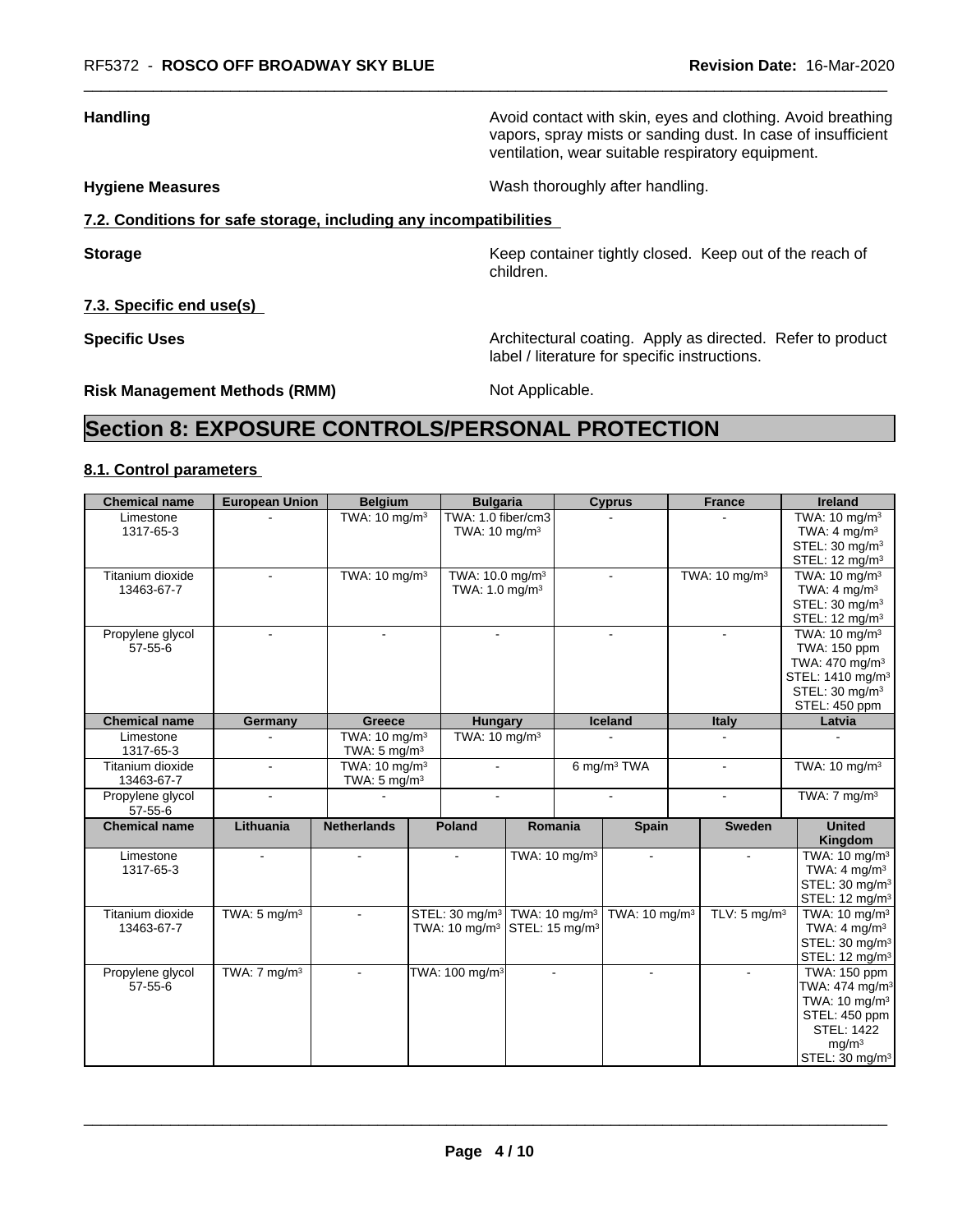| Ensure adequate ventilation, especially in confined areas.                                                                             |
|----------------------------------------------------------------------------------------------------------------------------------------|
|                                                                                                                                        |
| In case of insufficient ventilation wear suitable respiratory<br>equipment.                                                            |
| Safety glasses with side-shields.                                                                                                      |
| Lightweight protective clothing.                                                                                                       |
| Impervious gloves.                                                                                                                     |
| Avoid contact with skin, eyes and clothing. Remove and<br>wash contaminated clothing before re-use. Wash<br>thoroughly after handling. |
|                                                                                                                                        |

## **Section 9: PHYSICAL AND CHEMICAL PROPERTIES**

#### **9.1. Information on basic physical and chemical properties**

| Appearance            | blue liquid              |
|-----------------------|--------------------------|
| Odor                  | little or no odor        |
| <b>Odor Threshold</b> | No information available |

Property **Values** Values **Values** 1366 **Remarks/ Method Density (at Lease 1318 - 1366** Remarks/ Method **Remarks/ Method Density (g/L)** 1318 - 1366 None known **Relative Density** 1.31 - 1.36 **pH Notify PH** Note that Meridian available **None known** None known **Viscosity (cps)** Noinformation available None known None known **Solubility(ies)** Noinformation available None known **Water solubility** Note 2008 Note 2012 Note 2012 None known None known None known **Evaporation Rate No information available None known**<br> **Vapor pressure None known**<br>
None known<br>
None known **Vapor density No** information available **Wt. % Solids All and Solids 45 - 55** All and the set of the set of the set of the set of the set of the set of the set of the set of the set of the set of the set of the set of the set of the set of the set of the set **Vol. % Solids** 30 - 40 None known **Wt. % Volatiles All and Solution Contract All and All and All and All and All and All and All and All and All and All and All and All and All and All and All and All and All and All and All and All and All and All and A Vol. % Volatiles** 60 - 70 None known **Boiling Point (°C)** 100 100 None known **Freezing Point (°C)** 0 0 0 None known **Melting Point (°C)** No information available None known **Pour Point** No information available None known None known **Flash Point (°C) Not applicable None known None known Flammability (solid, gas)** No information available and the None known None known<br>
Unner flammability limit: None Known No information available and the None known **Upper flammability limit:** No information available<br> **Lower flammability limit:** No information available **Lower flammability limit:** No information available None known None known **Autoignition Temperature (°C)**  $\qquad$  No information available  $\qquad$  None known  $\qquad$  None known  $\qquad$  None known  $\qquad$  None known  $\qquad$  None known  $\qquad$  None known  $\qquad$  None known  $\qquad$  None known  $\qquad$  None known  $\qquad$  **Decomposition Temperature (°C) Partition coefficient** and the information available None known None known **Explosive properties** The None Known No information available None Known None known

**Value No information available None known**<br> **Vapor pressures None known**<br>
None known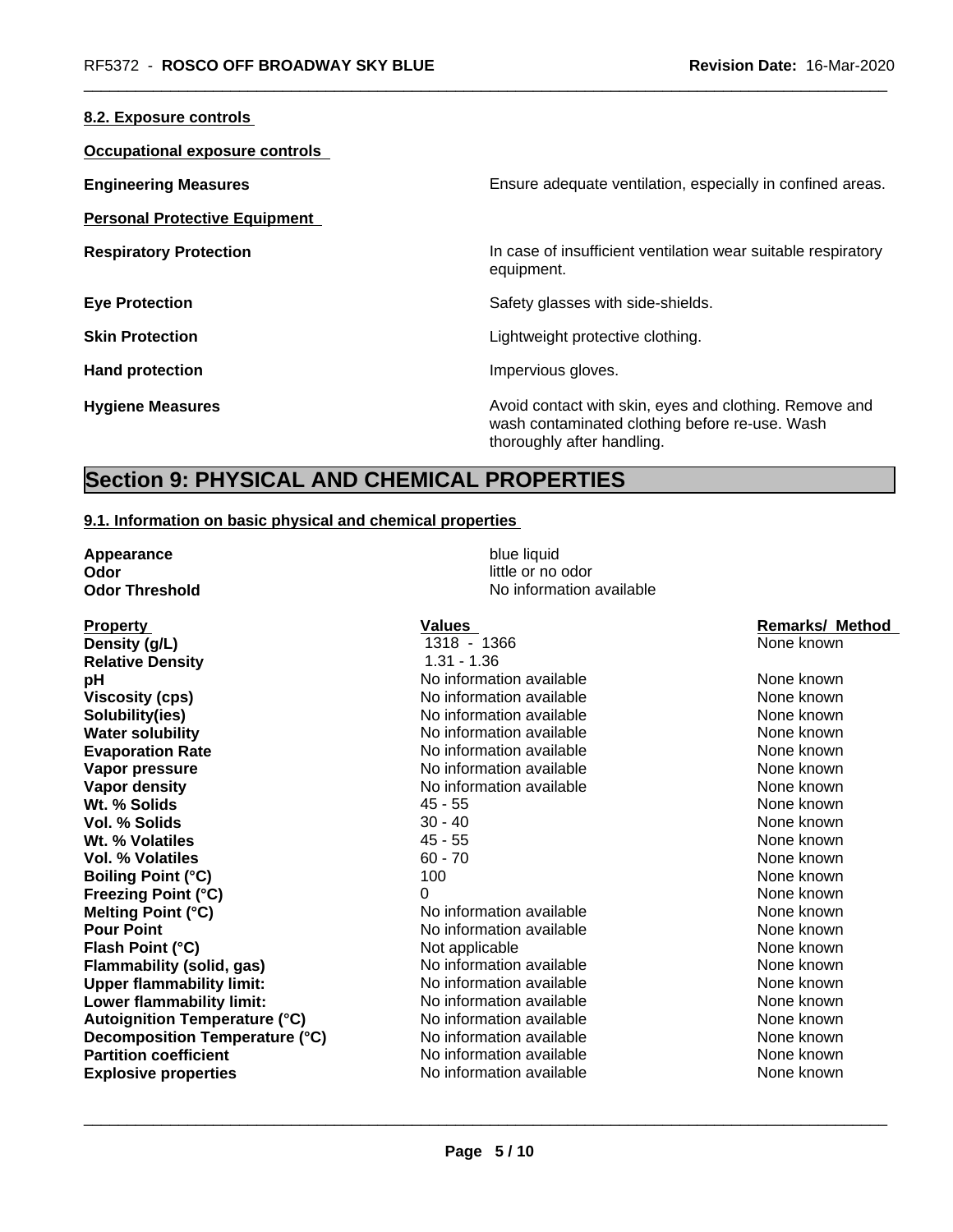# **Section 10: STABILITY AND REACTIVITY**

| 10.1. Reactivity<br><b>Reactivity</b>     | Not Applicable.                          |
|-------------------------------------------|------------------------------------------|
| 10.2. Chemical stability                  |                                          |
| <b>Chemical Stability</b>                 | Stable under normal conditions.          |
| 10.3. Possibility of hazardous reactions  |                                          |
| <b>Possibility of hazardous reactions</b> | None under normal conditions of use.     |
| 10.4. Conditions to avoid                 |                                          |
| <b>Conditions to avoid</b>                | Prevent from freezing.                   |
| 10.5. Incompatible materials              |                                          |
| Incompatible Materials                    | No materials to be especially mentioned. |
| 10.6. Hazardous decomposition products    |                                          |
| <b>Hazardous Decomposition Products</b>   | None under normal conditions of use.     |

**Oxidizing Properties No information available** None known

# **Section 11: TOXICOLOGICAL INFORMATION**

#### **11.1. Information on toxicological effects**

| <b>Product Information</b> |                                              |
|----------------------------|----------------------------------------------|
| <b>Inhalation</b>          | There is no data available for this product. |
| Eye contact                | There is no data available for this product. |
| <b>Skin contact</b>        | There is no data available for this product. |
| Ingestion                  | There is no data available for this product. |
| <b>Acute Toxicity</b>      |                                              |

#### **Component Information**

| <b>Chemical name</b>                                                      | Oral LD50            | <b>Dermal LD50</b>       | <b>Inhalation LC50</b>               |
|---------------------------------------------------------------------------|----------------------|--------------------------|--------------------------------------|
| Titanium dioxide<br>13463-67-7                                            | > 10000 mg/kg (Rat)  |                          |                                      |
| Propylene glycol<br>$57-55-6$                                             | = 20 g/kg (Rat)      | $= 20800$ mg/kg (Rabbit) |                                      |
| Distillates, petroleum,<br>solvent-refined heavy paraffinic<br>64741-88-4 | $>$ 5000 mg/kg (Rat) | $>$ 2000 mg/kg (Rabbit)  | $> 5530$ mg/m <sup>3</sup> (Rat) 4 h |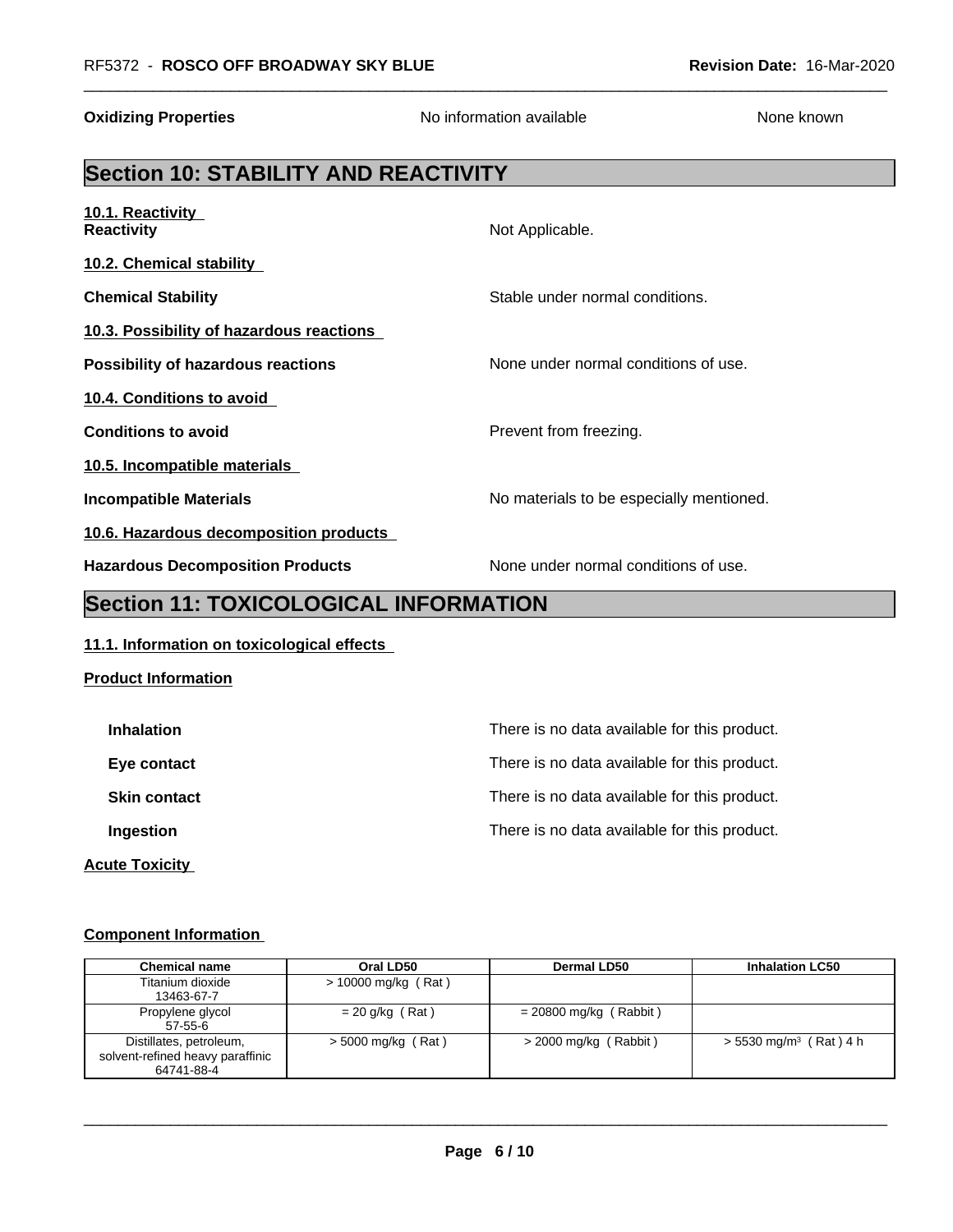| <b>Skin corrosion/irritation</b> | No information available.     |
|----------------------------------|-------------------------------|
| Eye damage/irritation            | No information available.     |
| <b>Sensitization</b>             | No sensitizing effects known. |
| <b>Mutagenic Effects</b>         | No information available.     |

#### **Carcinogenic effects**

The table below indicates whether each agency has listed any ingredient as a carcinogen.

| <b>Chemical</b><br>name                              | European Union | <b>IARC</b>                                    |
|------------------------------------------------------|----------------|------------------------------------------------|
| Titanium dioxide<br>$\sim$ $\sim$<br>$3463 - 67 - 7$ |                | 2B<br><b>Human</b><br>. Carcinogen<br>Possible |

• Although IARC has classified titanium dioxide as possibly carcinogenic to humans (2B), their summary concludes: "No significant exposure to titanium dioxide is thought to occur during the use of products in which titanium dioxide is bound to other materials, such as paint."

#### **Legend**

IARC - International Agency for Research on Cancer

| <b>Reproductive Effects</b>     | No information available. |
|---------------------------------|---------------------------|
| <b>Developmental Effects</b>    | No information available. |
| <b>STOT - single exposure</b>   | No information available. |
| <b>STOT - repeated exposure</b> | No information available. |
| <b>Neurological Effects</b>     | No information available. |
| <b>Target organ effects</b>     | No information available. |
| <b>Symptoms</b>                 | No information available. |
| <b>Aspiration Hazard</b>        | No information available. |

# **Section 12: ECOLOGICAL INFORMATION**

#### **12.1. Toxicity**

The environmental impact of this product has not been fully investigated

| <b>Chemical name</b>             | Algae/aguatic plants             | Fish                                            | <b>Crustacea</b>              |
|----------------------------------|----------------------------------|-------------------------------------------------|-------------------------------|
| Propylene glycol                 | $EC50: =19000$ mg/L (96h,        | LC50 41 - 47 mL/L Oncorhynchus                  | $EC50 > 1000$ mg/L (48 h)     |
| $57 - 55 - 6$                    | Pseudokirchneriella subcapitata) | mykiss (96 h)                                   | $EC50 > 10000$ mg/L (24 h)    |
|                                  |                                  | $LC50 = 710$ mg/L Pimephales                    |                               |
|                                  |                                  | promelas (96 h)                                 |                               |
|                                  |                                  | $LC50 = 51600$ mg/L Oncorhynchus                |                               |
|                                  |                                  | mykiss (96 h)<br>$LC50 = 51400$ mg/L Pimephales |                               |
|                                  |                                  | promelas (96 h)                                 |                               |
| Distillates, petroleum,          |                                  | LC50: >5000mg/L (96h,                           | EC50: >1000mg/L (48h, Daphnia |
| solvent-refined heavy paraffinic |                                  | Oncorhynchus mykiss)                            | magna)                        |
| 64741-88-4                       |                                  |                                                 |                               |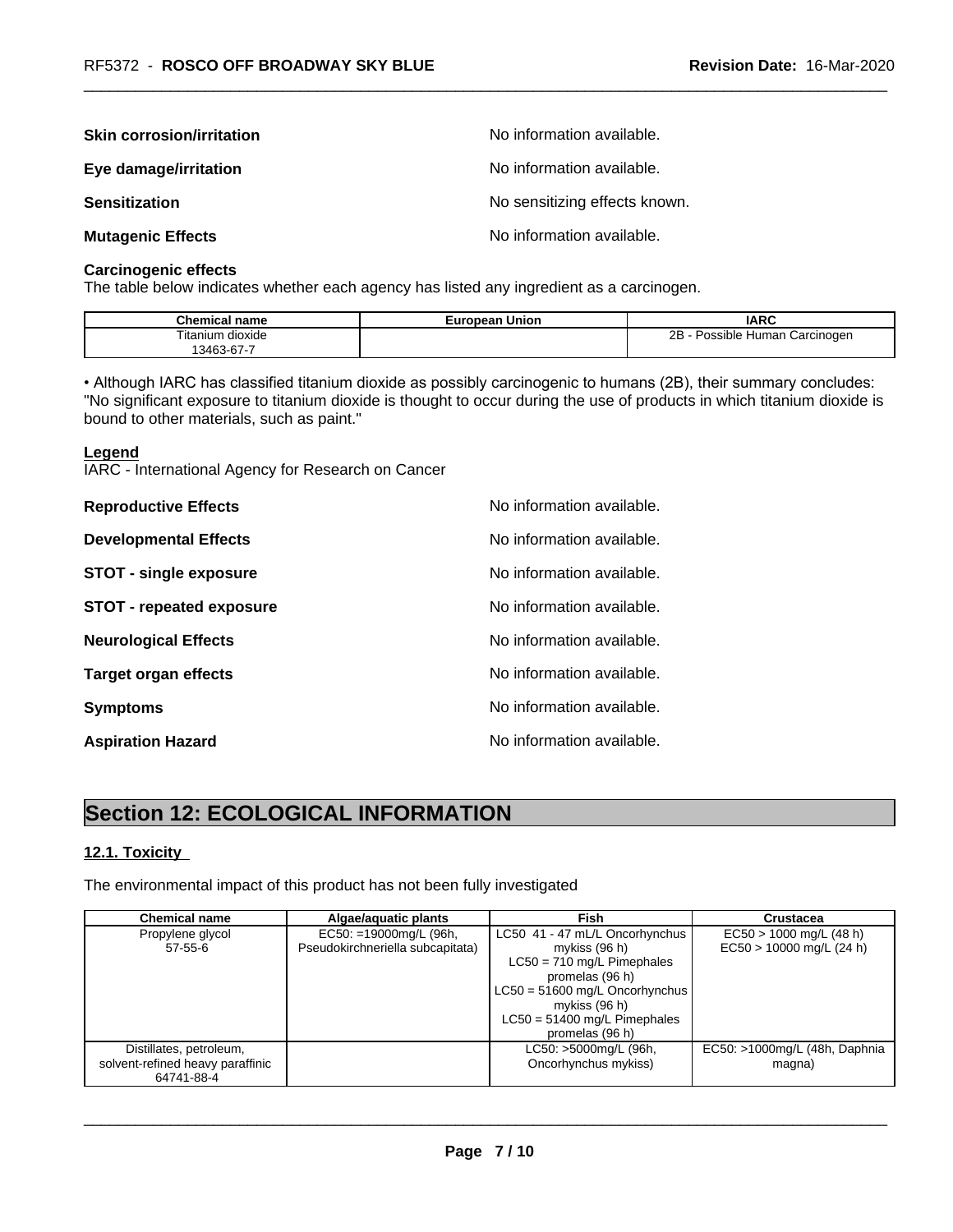#### **12.2. Persistence and degradability**

| <b>Persistence / Degradability</b>     | No information available.          |
|----------------------------------------|------------------------------------|
| 12.3. Bioaccumulative potential        |                                    |
| <b>Bioaccumulation</b>                 | There is no data for this product. |
| 12.4. Mobility in soil                 |                                    |
| <b>Mobility in soil</b>                | No information available.          |
| <b>Mobility in Environmental Media</b> | No information available.          |

#### **12.5. Results of PBT and vPvB assessment**

#### **PBT and vPvB assessment** No information available.

| Chemical name                                            | <b>PBT and vPvB assessment</b>                 |
|----------------------------------------------------------|------------------------------------------------|
| Titanium dioxide                                         | The substance is not PBT / vPvB PBT assessment |
| 13463-67-7                                               | does not apply                                 |
| Propylene glycol                                         | The substance is not PBT / vPvB PBT assessment |
| 57-55-6                                                  | does not apply                                 |
| Distillates, petroleum, solvent-refined heavy paraffinic | The substance is not PBT / vPvB                |
| 64741-88-4                                               |                                                |

#### **12.6. Other adverse effects**

**Other adverse effects** Noinformation available

# **Section 13: DISPOSAL CONSIDERATIONS**

#### **13.1. Waste treatment methods**

| <b>Waste from Residues/Unused Products</b> | Dispose of in accordance with the European Directives on<br>waste and hazardous waste.                 |
|--------------------------------------------|--------------------------------------------------------------------------------------------------------|
| <b>Contaminated Packaging</b>              | Empty containers should be taken for local recycling,<br>recovery or waste disposal.                   |
| <b>EWC waste disposal No</b>               | No information available                                                                               |
| <b>Other Information</b>                   | Waste codes should be assigned by the user based on the<br>application for which the product was used. |

# **Section 14: TRANSPORT INFORMATION**

| <b>IMDG</b> | Not regulated |
|-------------|---------------|
| <u>RID</u>  | Not regulated |
| <b>ADR</b>  | Not regulated |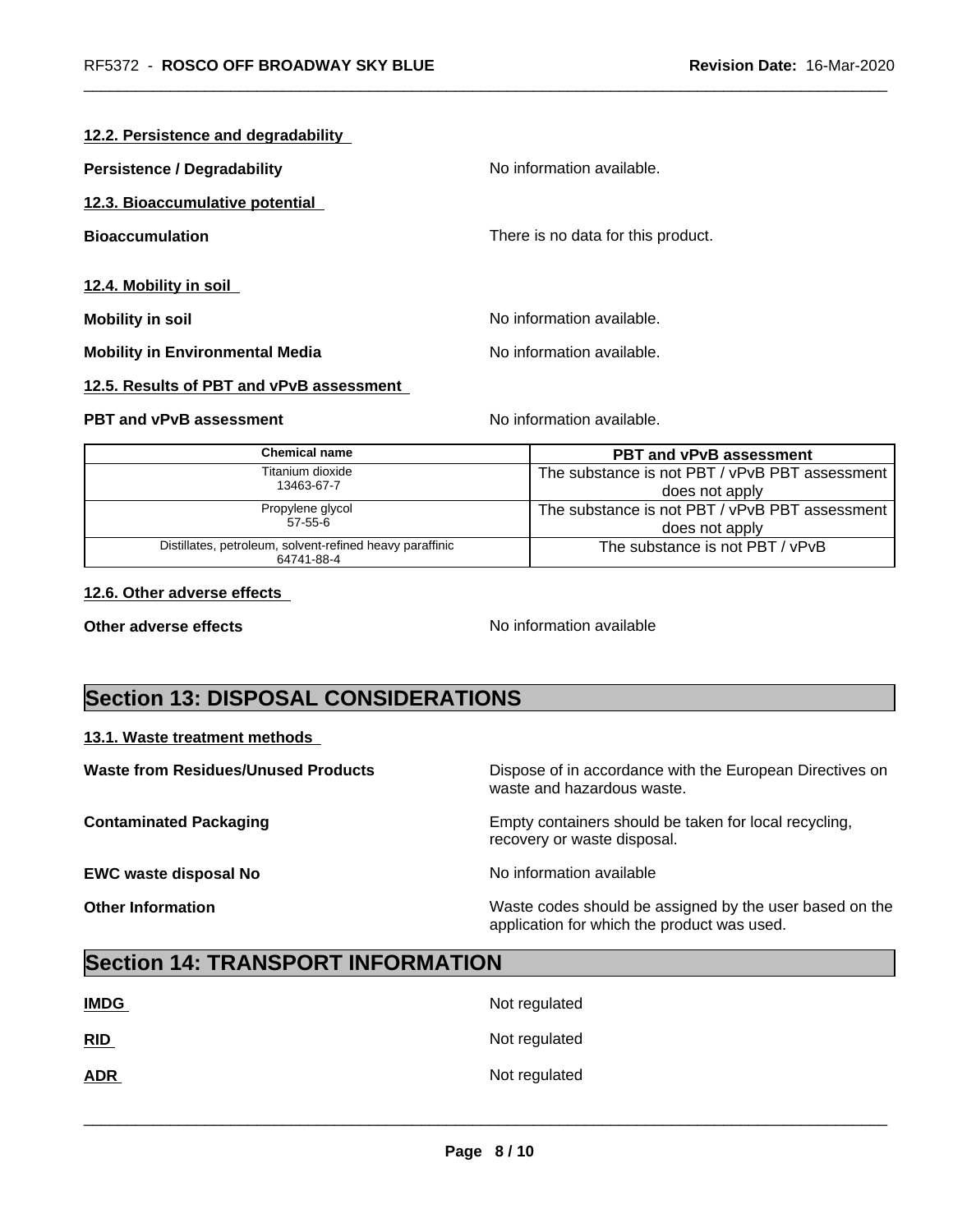**ADN** Not regulated

**IATA** Not regulated

# **Section 15: REGULATORY INFORMATION**

#### **15.1. Safety, health and environmental regulations/legislation specific for the substance or mixture**

#### **Occupational Illnesses (R-463-3, France)**

| Chemical name    | $F$ rench RC<br>3 number<br>∴ ⊏ ⊼ |
|------------------|-----------------------------------|
| Propylene glycol | D <sub>C</sub>                    |
| 57-55-6          | <b>RG 84</b>                      |

#### **European Union**

Take note of Directive 98/24/EC on the protection of the health and safety of workers from the risks related to chemical agents at work

#### **International Inventories**

| <b>AICS</b>                   | No - Not all of the components are listed. |
|-------------------------------|--------------------------------------------|
| <b>DSL: Canada</b>            | Yes - All components are listed or exempt. |
| <b>EINECS: European Union</b> | No - Not all of the components are listed. |
| <b>ENCS</b>                   | No - Not all of the components are listed. |
| <b>IECSC</b>                  | No - Not all of the components are listed. |
| <b>KECL (Annex 1)</b>         | No - Not all of the components are listed. |
| <b>PICCS</b>                  | No - Not all of the components are listed. |
| <b>TSCA: United States</b>    | Yes - All components are listed or exempt. |

#### **Legend**

 **AICS** - Australian Inventory of Chemical Substances  **DSL/NDSL** - Canadian Domestic Substances List/Non-Domestic Substances List  **IECSC** - China Inventory of Existing Chemical Substances  **EINECS/ELINCS** - European Inventory of Existing Chemical Substances/European List of Notified Chemical Substances  **ENCS** - Japan Existing and New Chemical Substances  **KECL** - Korean Existing and Evaluated Chemical Substances  **PICCS** - Philippines Inventory of Chemicals and Chemical Substances  **TSCA** - United States Toxic Substances Control Act Section 8(b) Inventory

### **15.2. Chemical safety assessment**

#### **Chemical Safety Report** Noinformation available

 $\overline{\phantom{a}}$  ,  $\overline{\phantom{a}}$  ,  $\overline{\phantom{a}}$  ,  $\overline{\phantom{a}}$  ,  $\overline{\phantom{a}}$  ,  $\overline{\phantom{a}}$  ,  $\overline{\phantom{a}}$  ,  $\overline{\phantom{a}}$  ,  $\overline{\phantom{a}}$  ,  $\overline{\phantom{a}}$  ,  $\overline{\phantom{a}}$  ,  $\overline{\phantom{a}}$  ,  $\overline{\phantom{a}}$  ,  $\overline{\phantom{a}}$  ,  $\overline{\phantom{a}}$  ,  $\overline{\phantom{a}}$ 

# **Section 16: OTHER INFORMATION**

#### **Full text of H-Statements referred to under section 3**

H304 - May be fatal if swallowed and enters airways

H361 - Suspected of damaging fertility or the unborn child

H372 - Causes damage to organs through prolonged or repeated exposure

#### **Key literature references and sources for data** Data from internal and external sources

**Classification procedure:** Expert judgment and weight of evidence determination